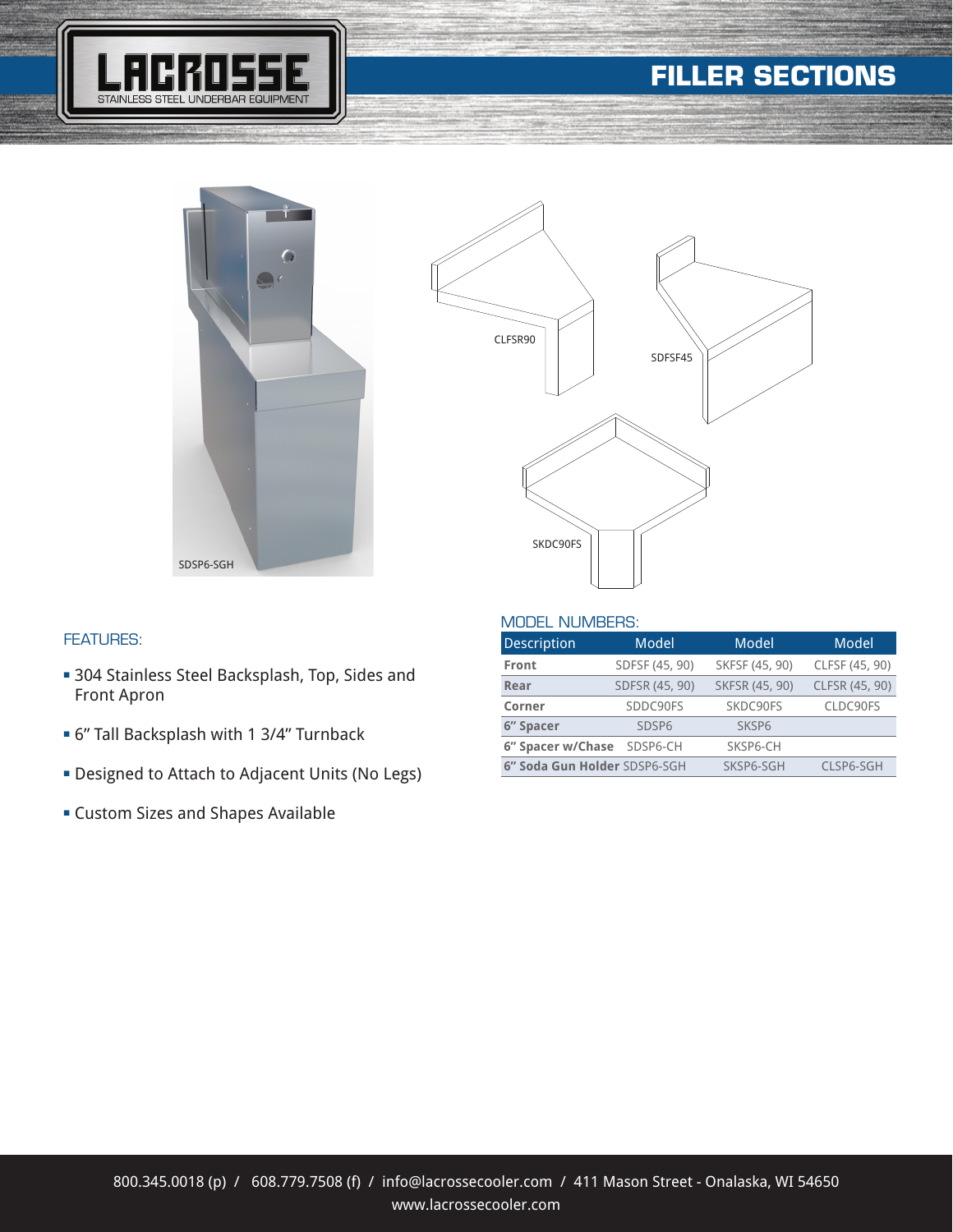### FILLER SECTIONS  $\mathbf{F}_{\mathbf{F}}$  is the section of  $\mathbf{F}_{\mathbf{F}}$

#### FRONT:



 $\mathbf{F}_{\mathbf{F}}$  is the section of  $\mathbf{F}_{\mathbf{F}}$ 

| Model   |           |
|---------|-----------|
| SDFSF45 | 201/2"    |
| SDFSF90 | 32 13/16" |



| Model          |           |
|----------------|-----------|
| <b>SKFSF45</b> | 21 15/15" |
| SKFSF90        | 35 7/16"  |

1 3/4" Turnback Backsplash



 $\mathbf{F}_{\mathbf{F}}$  is the section of  $\mathbf{F}_{\mathbf{F}}$ 

| Model   |           |  |
|---------|-----------|--|
| CLFSF45 | 24 1/32"  |  |
| CLFSF90 | 39 11/32" |  |

REAR:





| A                    |                |                     |              |              |          |
|----------------------|----------------|---------------------|--------------|--------------|----------|
| 45°                  |                | $45^{\circ}$        |              | $45^{\circ}$ |          |
|                      | $90^{\circ}$   | 20 13/16"           | $90^{\circ}$ | 23 9/16"     | 90       |
|                      | 18 15/16"      |                     | 20 13/16"    |              | 23 9/16" |
| 6″ I <del>&lt;</del> | C <sub>H</sub> | 6"<br>$\rightarrow$ | $\epsilon$   | $\epsilon$   | 6''      |

FILLER SECTION - CORNER



| Model <sup>'</sup> |           |
|--------------------|-----------|
| CLFSF45            | 24 1/32"  |
| CLFSF90            | 39 11/32" |

1 3/4" Turnback Backsplash **SKFSF90** 35 7/16"

Model And American Security A **SKFSF45** 21 15/15"

#### CORNER:  $\mathbf{D} \cdot$







#### F#5088.1016 F#4028.1016

F#4038.1016

800.345.0018 (p) / 608.779.7508 (f) / info@lacrossecooler.com / 411 Mason Street - Onalaska, WI 54650 www.lacrossecooler.com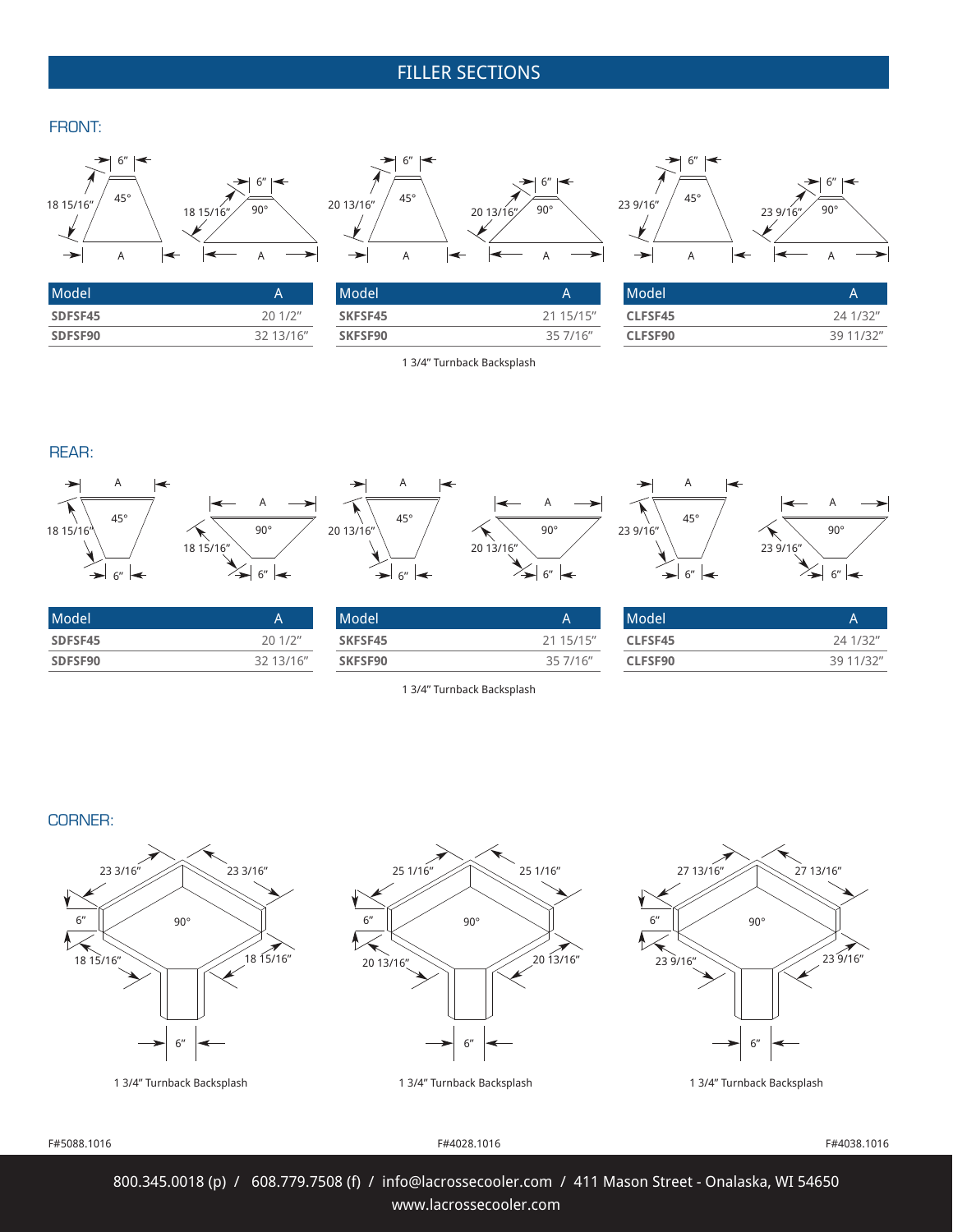### **CHASES**



| Model |             | Model |         |
|-------|-------------|-------|---------|
| SDSP6 | 1Q''<br>. . | SKSP6 | 21 1/4" |



800.345.0018 (p) / 608.779.7508 (f) / info@lacrossecooler.com / 411 Mason Street - Onalaska, WI 54650 www.lacrossecooler.com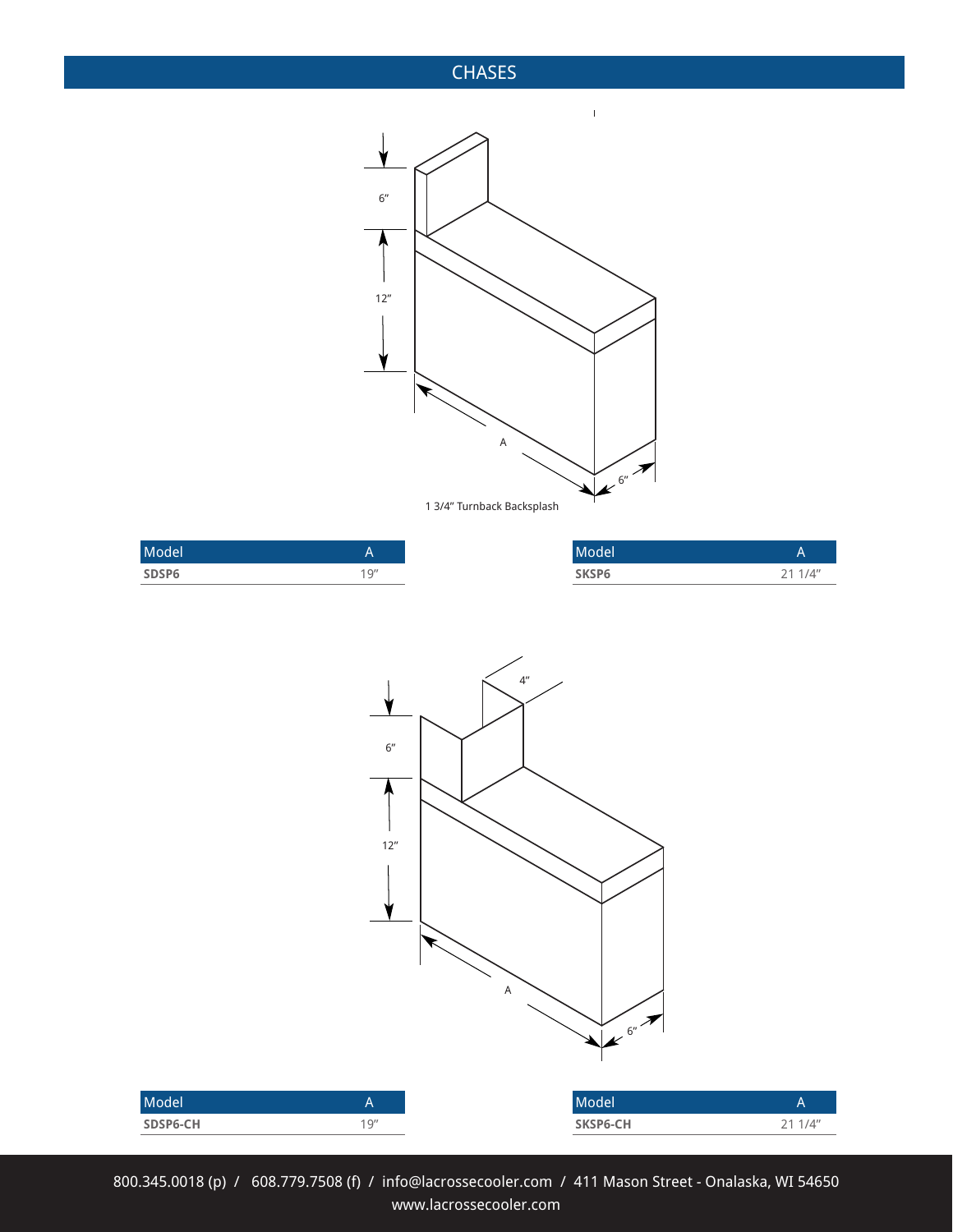### SODA GUN HOLDERS